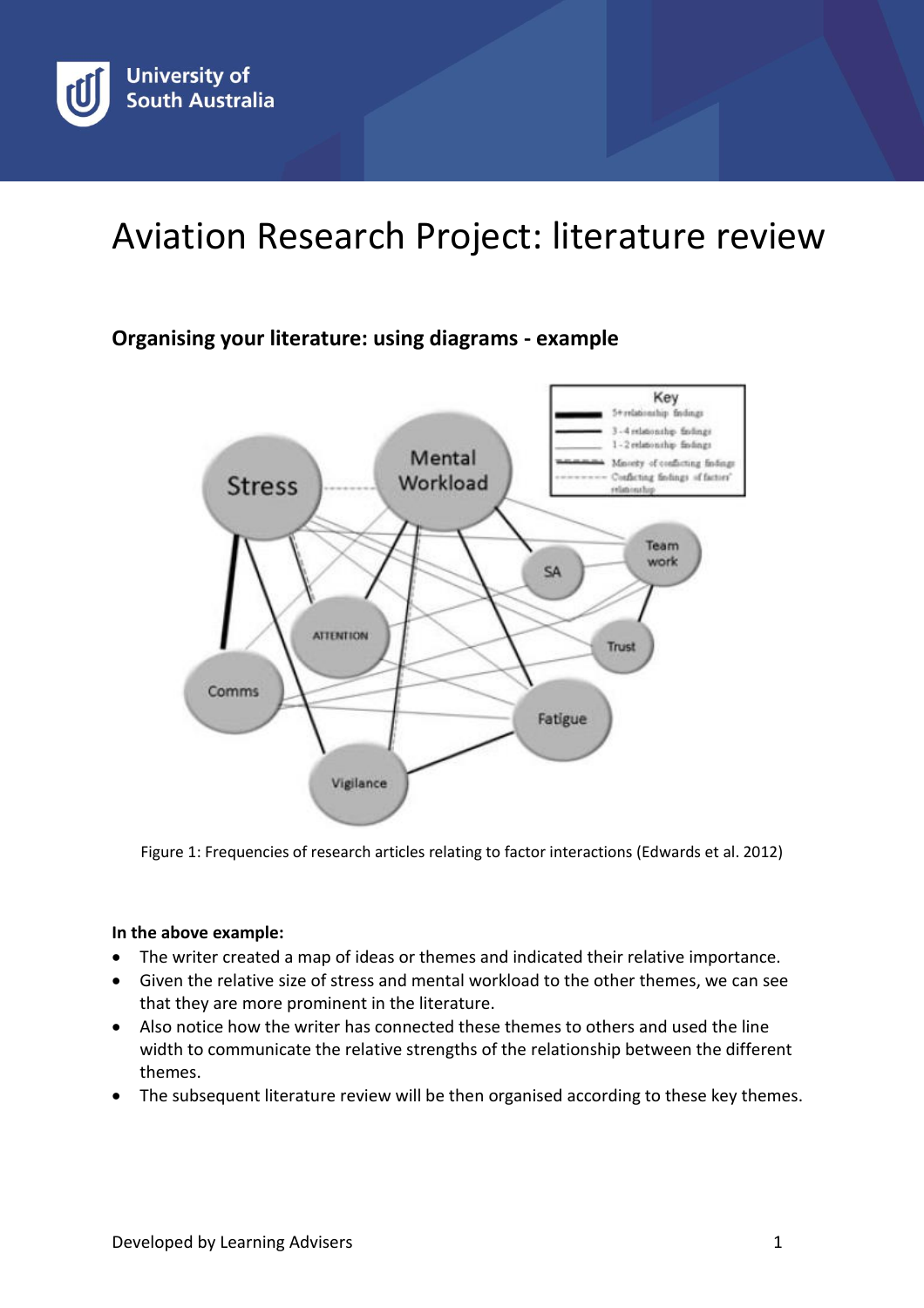

## **Organising your literature: using tables - example**

|                        | <b>Normal conditions</b>          | <b>Emergency conditions</b> | Maintenance-related<br>activities        |
|------------------------|-----------------------------------|-----------------------------|------------------------------------------|
| Maintenance<br>crew    | Smith 2009; Jones 2007            | <b>Brown 2001</b>           | Green 2006                               |
| Flight crew            | White 2003;<br>Jones & Brown 2005 | <b>Smith 2009</b>           | <b>Swift 2006</b>                        |
| Air traffic<br>control | Green 2006                        | Swift 2006; 2007            | Jones & Brown 2005                       |
| Ground staff           | Wendell 2010                      | Wendell 2010; Jones<br>2006 | Jones & Brown 2005;<br><b>Smith 2009</b> |

#### Table 1: Organisational culture and safety

#### **In the above example:**

- The writer has summarised the large amount of literature on the topic into a table.
- The writer categorised the literature related to organisational culture and safety according key work areas.
- The writer further organized the literature according to three forms of human activity that occur in hazardous environments.
- This table allowed the writer to identify areas the literature has focused on, and any gaps.
- The table allowed the writer to examine similarities and differences in the literature.
- The table provided a structure for the presentation of the literature review.